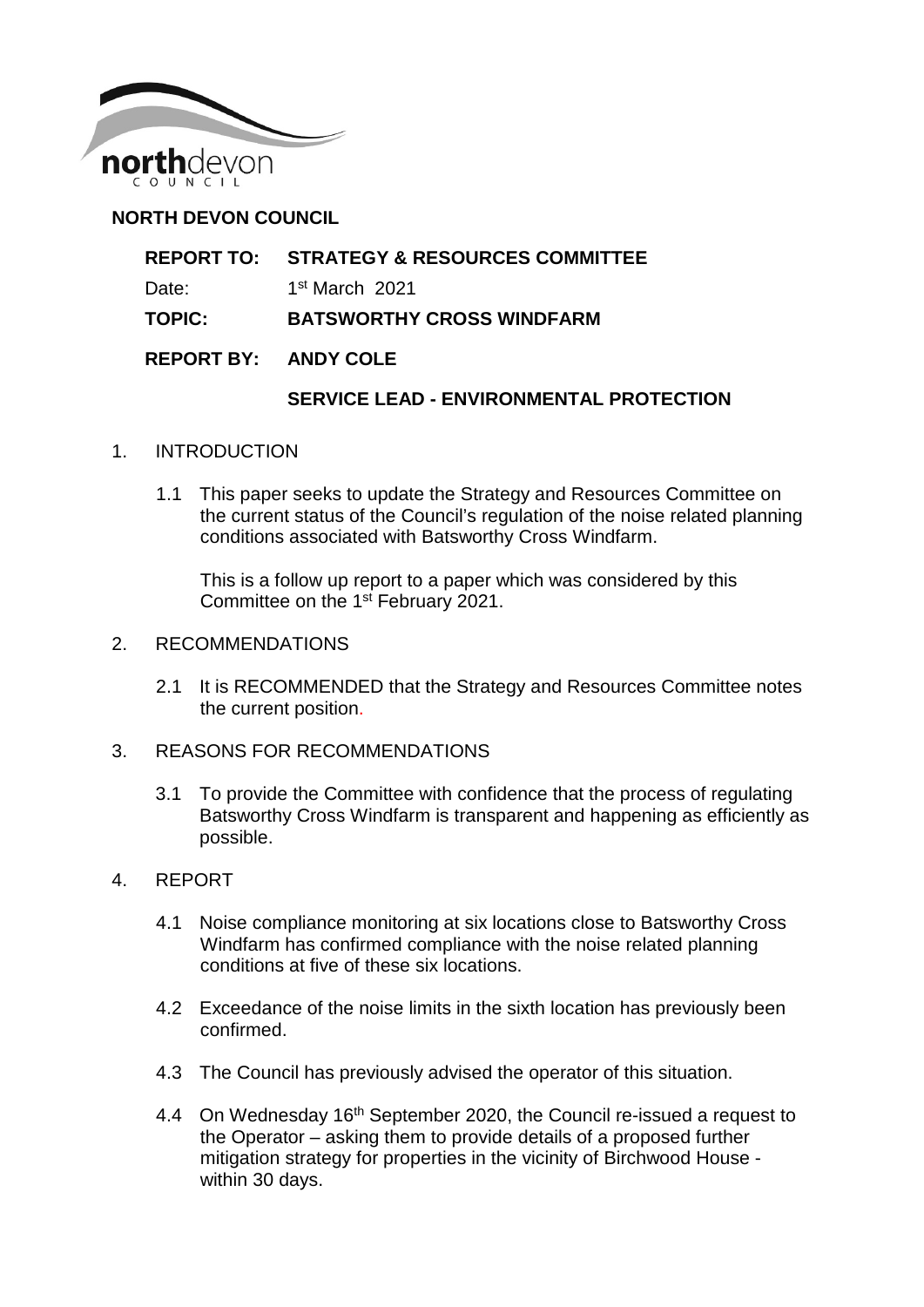- 4.5 A response from the Operator was received on  $8<sup>th</sup>$  October 2020 confirming details of an associated mitigation strategy.
- 4.6 Additional information was subsequently requested from the Operator, to enable a further assessment of this strategy - with further clarifications and data being received during January 2021.
- 4.7 Officers' are currently in the process of reviewing the complete response and will provide Members with details of any further progress at Committee on 1st March 2021 (as agreed at Committee on 1st February 2021).

#### 5. RESOURCE IMPLICATIONS

5.1 This development will necessitate further investment in the regulation of this consent which cannot be quantified at this time.

### 6. CONSTITUTIONAL CONTEXT

| Article or Appendix<br>and paragraph | Referred or<br>delegated power? |
|--------------------------------------|---------------------------------|
| Part 3                               | Delegated                       |
| Annexe 1                             |                                 |
|                                      |                                 |

### 7. STATEMENT OF CONFIDENTIALITY

This report contains no confidential information or exempt information under the provisions of Schedule 12A of the 1972 Local Government Act.

### 8. BACKGROUND PAPERS

8.1 The following background papers were used in the preparation of this report:

Batsworthy Cross Windfarm. Report to Strategy & Resources Committee 1st February 2021.

Batsworthy Cross Windfarm. Report to Strategy & Resources Committee 6<sup>th</sup> January 2020.

Batsworthy Cross Windfarm. Report to Strategy & Resources Committee 5th October 2020.

Batsworthy Cross Windfarm. Report to Strategy & Resources Committee 2<sup>nd</sup> November 2020.